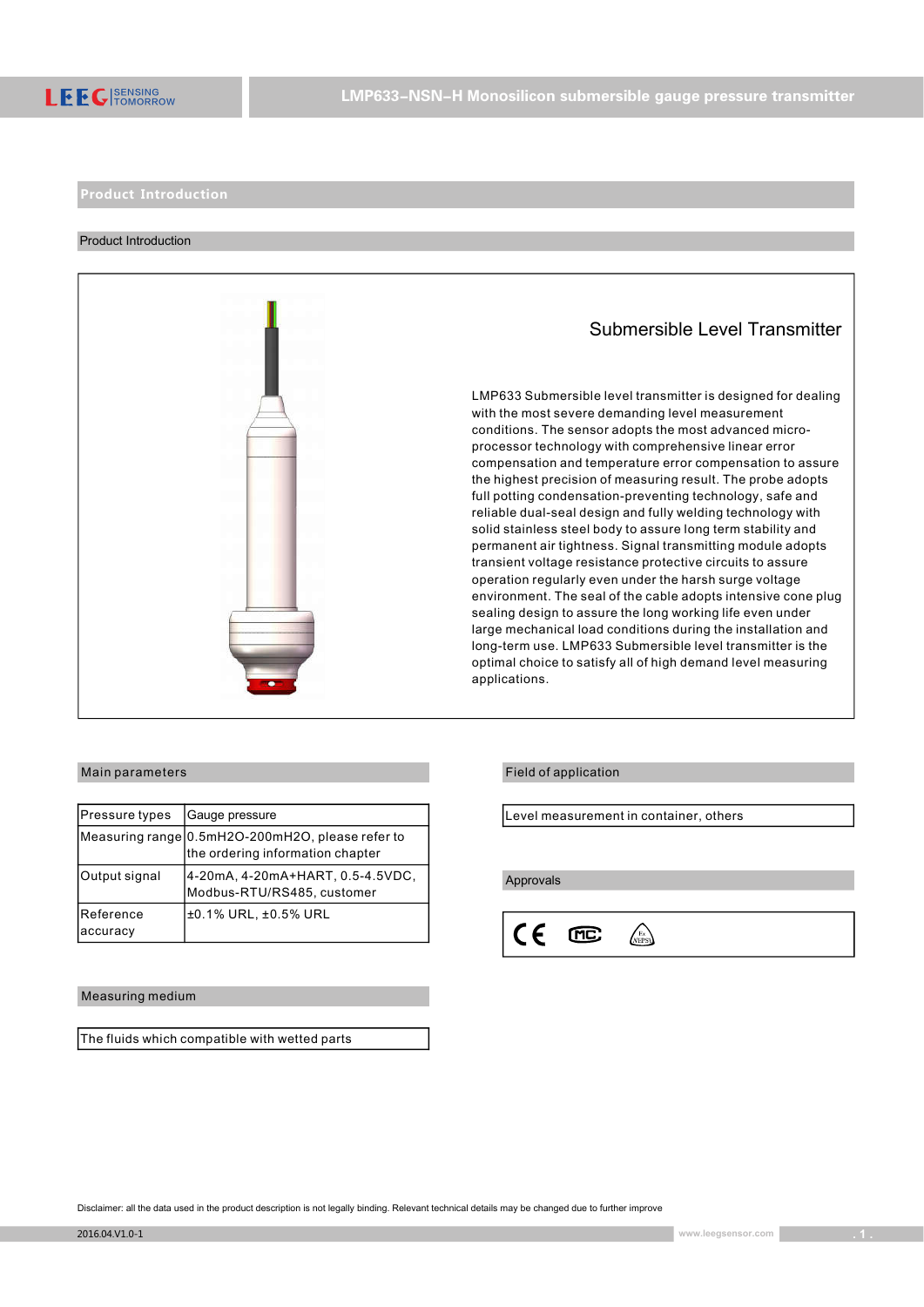#### Measuring range and limit

|        | Nominal value Smallest calibratable span | Lower range limit (LRL) | (Upper range limit (URL) | lOverload limit** |
|--------|------------------------------------------|-------------------------|--------------------------|-------------------|
| l40kPa | l5kPa                                    | l0kPa                   | l40kPa                   | l25MPa            |
| 250kPa | l40kPa                                   | l0kPa                   | l250kPa                  | l25MPa            |
| l1MPa  | l250kPa                                  | l0kPa                   | 1MPa                     | l25MPa            |
| l*3MPa | 1MPa                                     | l0kPa                   | l2MPa                    | l25MPa            |

\*Due to the seal structure limit of the products, the upper range limit(URL) is lower than the nominal value(see chart above).(1MPa = 102 mH2O@4℃)

\*\*The overload limit here is the overload pressure of sensor but not of the submersible probe.

The unit of the measuring range above can be converted into mH2O@4℃, mmH2O@4℃, inH2O@4℃ , m, mm and mHg@0℃. Please provide the density of measuring medium if the unit is m, mm. Other measuring range is available according to requirements.

#### Standard specifications and reference conditions

Test standard: GB/T28474 / IEC60770; Zero basedcalibration span, Linear output, silicon oil filling, 316L stainless steel isolated diaphragm.

#### Performance specifications

| The overall performance including but not limited to [ |  |
|--------------------------------------------------------|--|
| reference accuracy 1. Cenvironment temperature         |  |
| effects] and other comprehensive error                 |  |
| Typical accuracy: ±0.1% URL                            |  |
| Stability: ±0.2% URL/year                              |  |

Reference accuracy

| Including linearity, hysteresis and repeatability,<br> calibration temperature:20°C±5°C |                       |            |                             |
|-----------------------------------------------------------------------------------------|-----------------------|------------|-----------------------------|
| Linear                                                                                  | Typical               | l±0.1% URL | Nominal value:              |
| output<br>accuracy                                                                      | Max/Voltage<br>output | ±0.5% URL  | 140kPa, 250kPa<br>1MPa,3MPa |

#### Ambient temperature effects

Within the range - 20-80 ℃ total impact  $\pm$  0.2% URL/10K

#### Power supply effects

Zero and span change should not be more than ± 0.005% URL/V

#### Loading effects

Zero and span change should not be more than ± 0.05% URL/kΩ

## Durability performance

All the measuring range, working life> 10 million pressure circulation@25℃

#### Vibration effects

According to IEC61298-3/GB/T 1827.3 testing 20g (5-2000HZ, Maximum vibration value< 3mm)

#### Output signal

| Signal           | Type      | Output           |
|------------------|-----------|------------------|
| 4-20mA           | Linearity | <b>ITwo wire</b> |
| l4-20mA+HART     | Linearity | lTwo wire        |
| $0.5 - 4.5$ VDC  | Linearity | Three wire       |
| Modbus-RTU/RS485 | Linearity | lFour wire       |

#### Insulation resistance

≥20MΩ@, 100VDC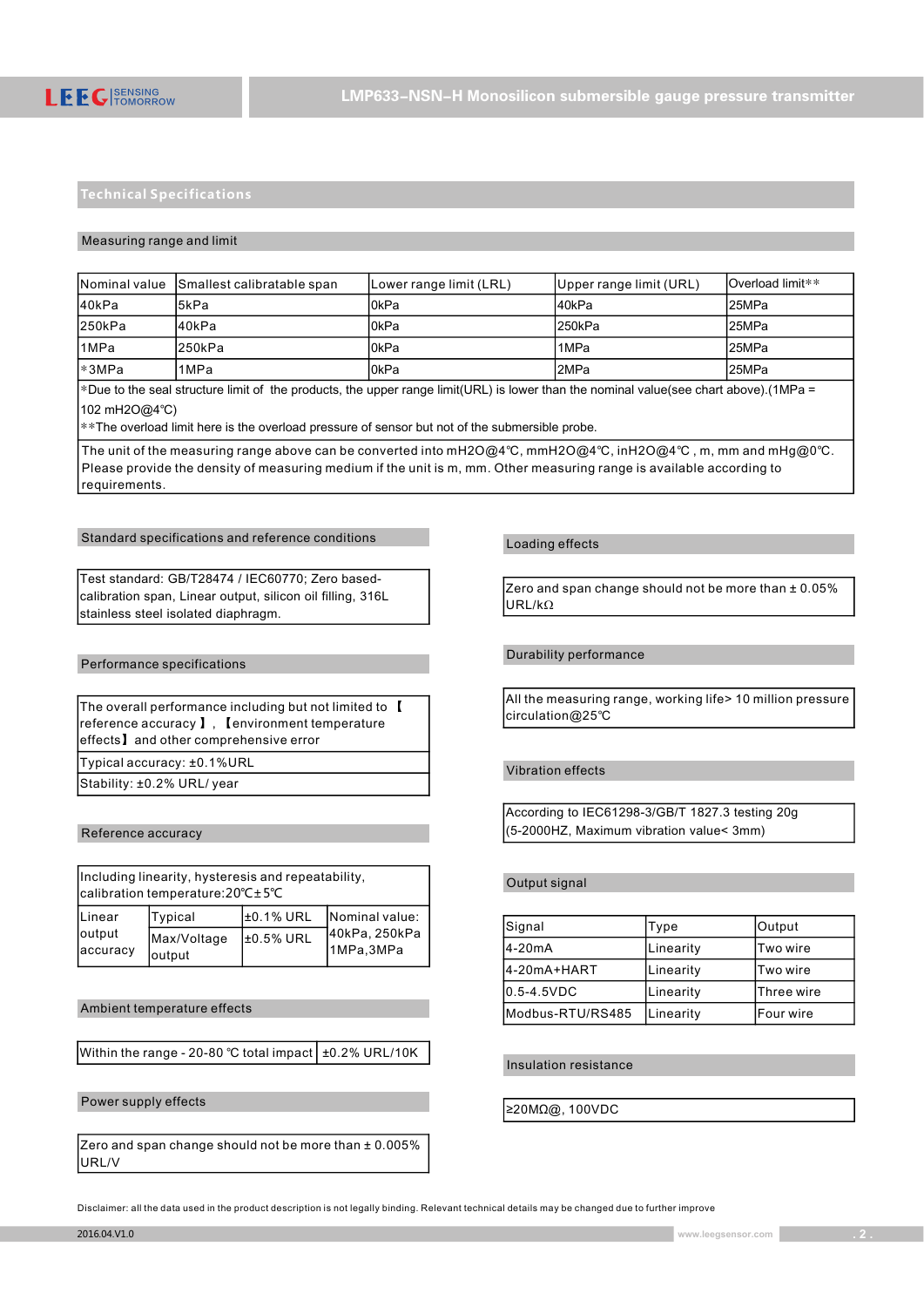### Damping time

Total damping time constant: equal to the sum of damping time of amplifer and sensor capsule

Damping time of amplifer : 0-100S adjustable

Startup after power off : ≤3S (HART output time: ≤ 6S)

Normal services after data recovery: ≤4S (HART output  $\vert$ time: 31S)

## Environment condition

| Items                   | Operational condition   |  |
|-------------------------|-------------------------|--|
| Working temperature     | $-10-70^{\circ}$ C      |  |
| Storage temperature     | $-30 - 80^{\circ}C$     |  |
| Media temperature       | $-10-70^{\circ}$ C      |  |
| <b>Protection class</b> | <b>IP68</b>             |  |
| Dangerous condition     | ExialICT4(GYB16.1963X)* |  |
| *Only for 4-20mA output |                         |  |

## Technical Specifications

| Signal output                                                                                                                                                                                      | l4-20mA  | 4-20mA+HART*                                           |            | 0.5-4.5VDC 0.5-4.5VDC (ratiometric output) | <b>RS485</b>                  |
|----------------------------------------------------------------------------------------------------------------------------------------------------------------------------------------------------|----------|--------------------------------------------------------|------------|--------------------------------------------|-------------------------------|
| Power supply                                                                                                                                                                                       | 10-30VDC | 10.5/16.5-55VDC                                        | $16-15VDC$ | I5VDC                                      | I5VDC/9-30VDC                 |
| Allowed current                                                                                                                                                                                    | l≤20.8mA |                                                        | l≤3.5mA    |                                            | l≤7mA                         |
| Load resistance( $\Omega$ )                                                                                                                                                                        |          | <(U-10)/0.0208  <(U-10.5)/0.0208** 25k, recommend 100k |            |                                            |                               |
| ITransmission distance I<1000m                                                                                                                                                                     |          | l<5m                                                   |            | l<1200m                                    |                               |
| Power consumption<br> ≤500mW(20.8mA output@24VDC)                                                                                                                                                  |          |                                                        |            | ≤17.5mW(0.5-4.5VDC output@5VDC)            | 5168mW(RS485<br>output@24VDC) |
| $ *$ For this output type, the load resistance value in communication is 250 $\Omega$<br>$*$ The load resistance value 0-2119Ω is in nominal working condition, 250-600Ω is for HART communication |          |                                                        |            |                                            |                               |

#### EMC environment (not for RS485 signal output)

| INO.           | Test items                                                                                                                                                                                                                                                                                        | Basic standards                                 | Test conditions                     | lPerformance level |  |
|----------------|---------------------------------------------------------------------------------------------------------------------------------------------------------------------------------------------------------------------------------------------------------------------------------------------------|-------------------------------------------------|-------------------------------------|--------------------|--|
|                | Radiated interference                                                                                                                                                                                                                                                                             | GB/T 9254/CISPR22                               | 30MHz-1000MHz                       | lok                |  |
| $\overline{2}$ | Conducted interference (DC power port)                                                                                                                                                                                                                                                            | GB/T 9254/CISPR22                               | 0.15MHz-30MHz                       | IOK                |  |
| 3              | Electrostatic discharge immunity test (ESD)                                                                                                                                                                                                                                                       | GB/T 17626.2/IEC61000-4-2 4kV(Contact),8kV(Air) |                                     | B(Note2)           |  |
| 4              | Immunity to radio frequency EM-fields                                                                                                                                                                                                                                                             | GB/T 17626.3/IEC61000-4-310V/m(80MHz-1GHz)      |                                     | A(Note1)           |  |
| 5              | Power frequency magnetic field Immunity<br>ltest                                                                                                                                                                                                                                                  | IGB/T 17626.8/IEC61000-4-8130A/m                |                                     | A(Note1)           |  |
| l6             | Electrical fast transient / Burst Immunity<br>Test                                                                                                                                                                                                                                                | GB/T 17626.4/IEC61000-4-4 2kV(5/50ns, 100kHz)   |                                     | B(Note2)           |  |
| $\overline{7}$ | Surge immunity requirements                                                                                                                                                                                                                                                                       | GB/T 17626.5/IEC61000-4-5 1kV(Line to line)     | 2kV(Line to ground)<br>(1.2us/50us) | B(Note2)           |  |
| l8             | Immunity to conducted disturbances<br>induced by radio frequency fields                                                                                                                                                                                                                           | GB/T 17626.6/IEC61000-4-6 3V(150kHz-80MHz)      |                                     | A(Note1)           |  |
|                | (Note 1) Performance level A: The preformance within the limits of normal technical specifications.<br>(Note 2)Performance level B: Temporary reduction or loss of functionality or preformance, it can restore itself. The actual<br>operating conditions, storage and data will not be changed. |                                                 |                                     |                    |  |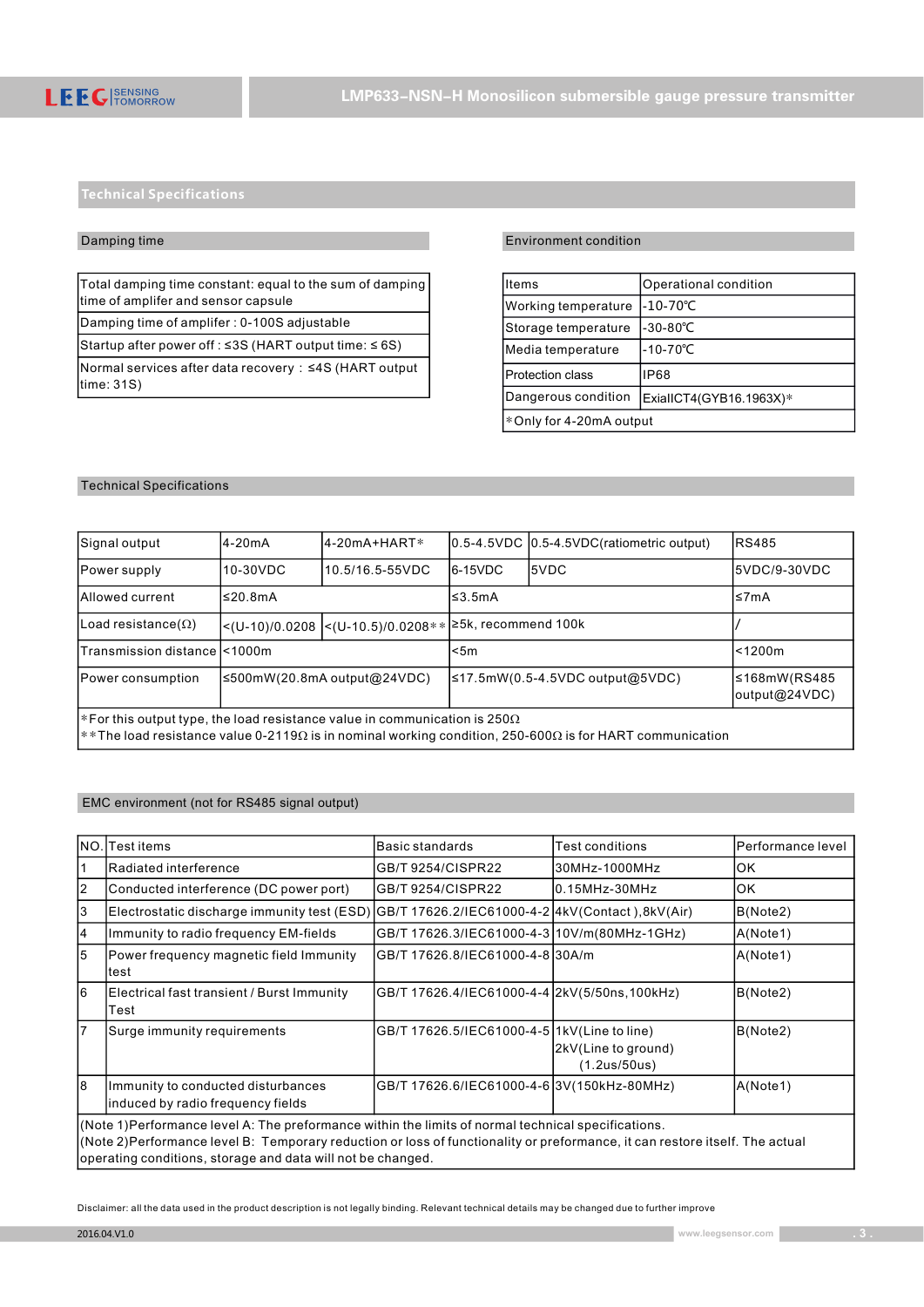## Sensor select instruction

| lCode        | Nominal<br>value | Description                                        |
|--------------|------------------|----------------------------------------------------|
| H403G 40kPa  |                  | Range 0-40kPa<br>Smallest calibratable span 5kPa   |
|              | lH254G l250kPa   | Range 0-250kPa<br>Smallest calibratable span 40kPa |
| lH105G l1MPa |                  | Range 0-1MPa<br>Smallest calibratable span 250kPa  |
| H305G 3MPa   |                  | Range 0-2MPa,<br>Smallest calibratable span 1MPa   |

| lCode | Parts                     | Description                                         |
|-------|---------------------------|-----------------------------------------------------|
| ls    | Diaphragm                 | <b>SUS316L</b>                                      |
| lн    | material                  | Hastelloy C                                         |
| ls    | Isolated<br>filling fluid | Silicon oil, process<br>temperature: -45-205°C      |
| lD    |                           | Fluorocarbon oil, process<br>temperature: -45-160°C |
| lF    | Sensor seal               | Stainless steel welding                             |

## Electrical connection

| Code Item      | Description                                        |
|----------------|----------------------------------------------------|
| N <sub>1</sub> | Electrical PUR cable, outer diameter: (7.5±0.2)mm  |
| N <sub>2</sub> | connection FTFE cable, outer diameter: (7.5±0.2)mm |

## Cable(N1/N2)



## Electrical connection

Cable output



 $\triangle$  The reference pressure of the gauge pressure transmitter is current atmospheric pressure. Please operate with care, prevent the filter dropping off and keep it dry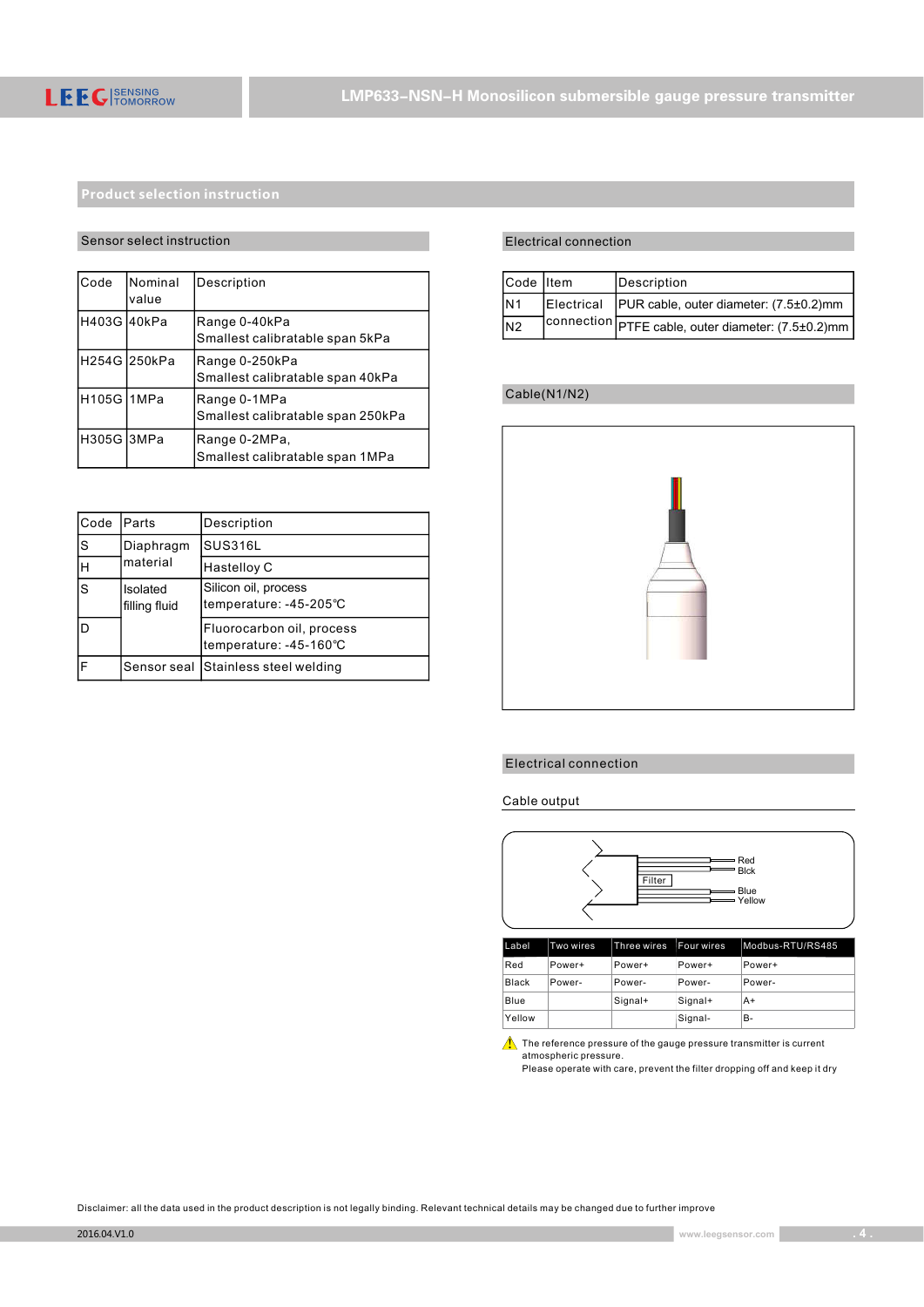### Transmission module

| Code | Description                                                     |
|------|-----------------------------------------------------------------|
| F    | 4-20mA two wire, power supply: 10-30VDC                         |
| lн   | 4-20mA+HART two wire, power supply:<br>16.5-55VDC               |
| 5    | 0.5-4.5VDC three wire, power<br>supply: 6-15VDC                 |
| 6    | 0.5-4.5VDC ratiometric output three wire, power<br>supply: 5VDC |
| R    | Modbus-RTU/RS485, four wire, power suply:<br>5VDC/9-30VDC       |

### Fixed mounting accessory

| Code           | llterms           | Details                                                                                             |
|----------------|-------------------|-----------------------------------------------------------------------------------------------------|
| P <sub>1</sub> | Fixed<br>mounting | Counter weight (To fix products in some<br>areas of fast flow rate or medium with<br>large density) |
| P <sub>2</sub> |                   | Cable clamp (To fix and support the<br>product)                                                     |
| P <sub>3</sub> |                   | Thread connection (To fix the top and<br>support the product)                                       |
| P <sub>4</sub> |                   | Thread connection (To fix the bottom<br>and support the product)                                    |







3.Level transmitter

6.Protective sleeve \*The measurement results should consider the height error of counter weight and sensing diaphragm to the bottom of measured medium

## Electrical connection

| Code Iltem |           | Description                                          |
|------------|-----------|------------------------------------------------------|
|            | IMaterial | Stainless steel, SUS304                              |
| 6          |           | Stainless steel, SUS316                              |
| IH28       |           | Specification Diameter of submersible<br>probe: 28mm |

## Probe diagram(H28)



## Thread connection(P4)



<sup>5.</sup>Cable clamp(P2)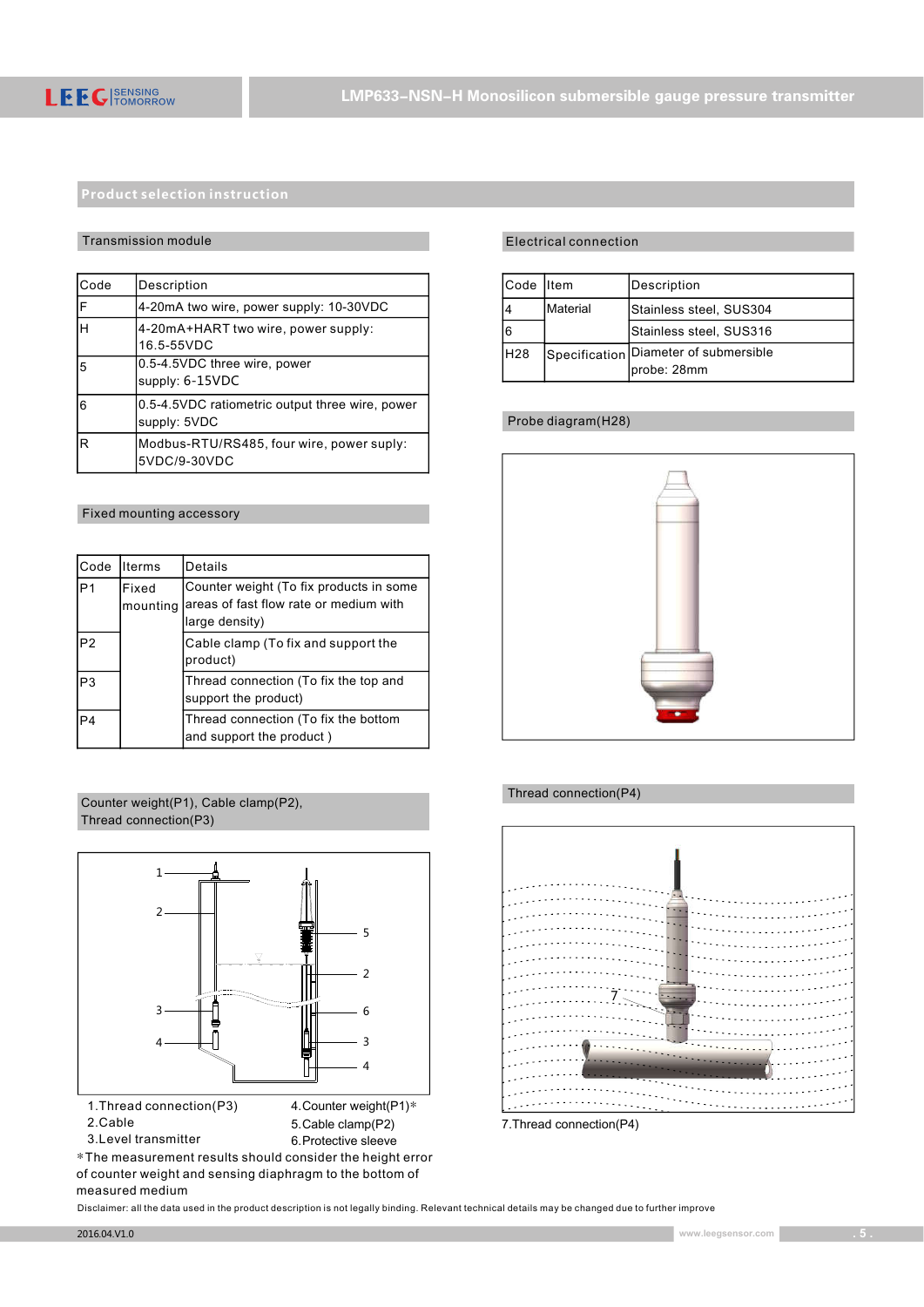



## Cable Weight Table

| Cable material                    | $W$ eight/5m $(kg)$ |
|-----------------------------------|---------------------|
| Polyurethane(PUR)                 | 10.32               |
| Polytetrafluoroethylen(PTFE) 0.41 |                     |

## Counter weight drawing and dimension(P1)(unit:mm)



In order to prevent measurement errors caused by sideways movement of product and ensure accuracy, you can add additional counter weights by screwing together and then connecting directly to the product. Each product can be added three counter weights at the most.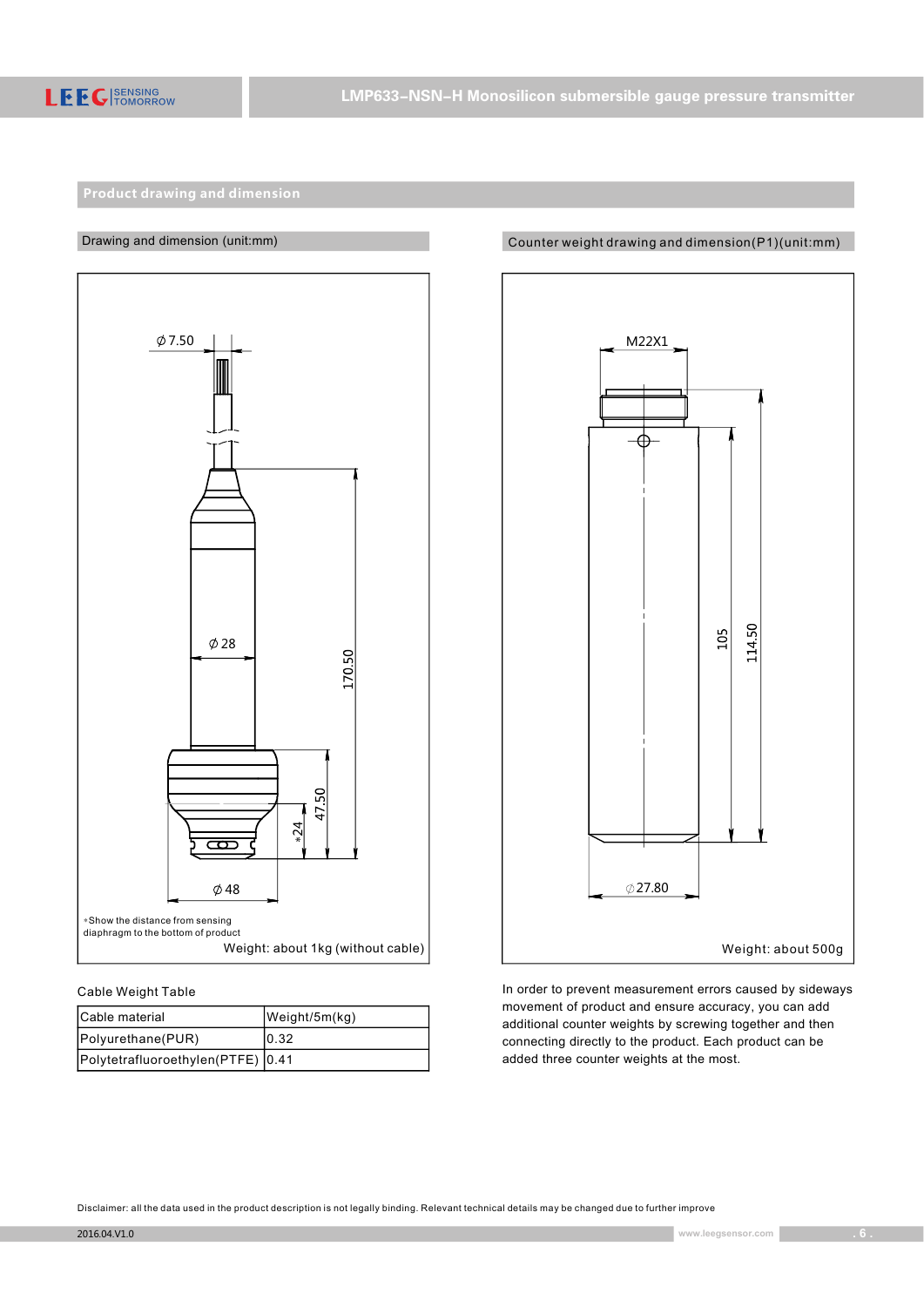

M22X1 9.50 M20X1.5 Weight: about 340g | Neight: about 120g

Thread connection mounting(P3) drawing and dimension (Unit:mm)

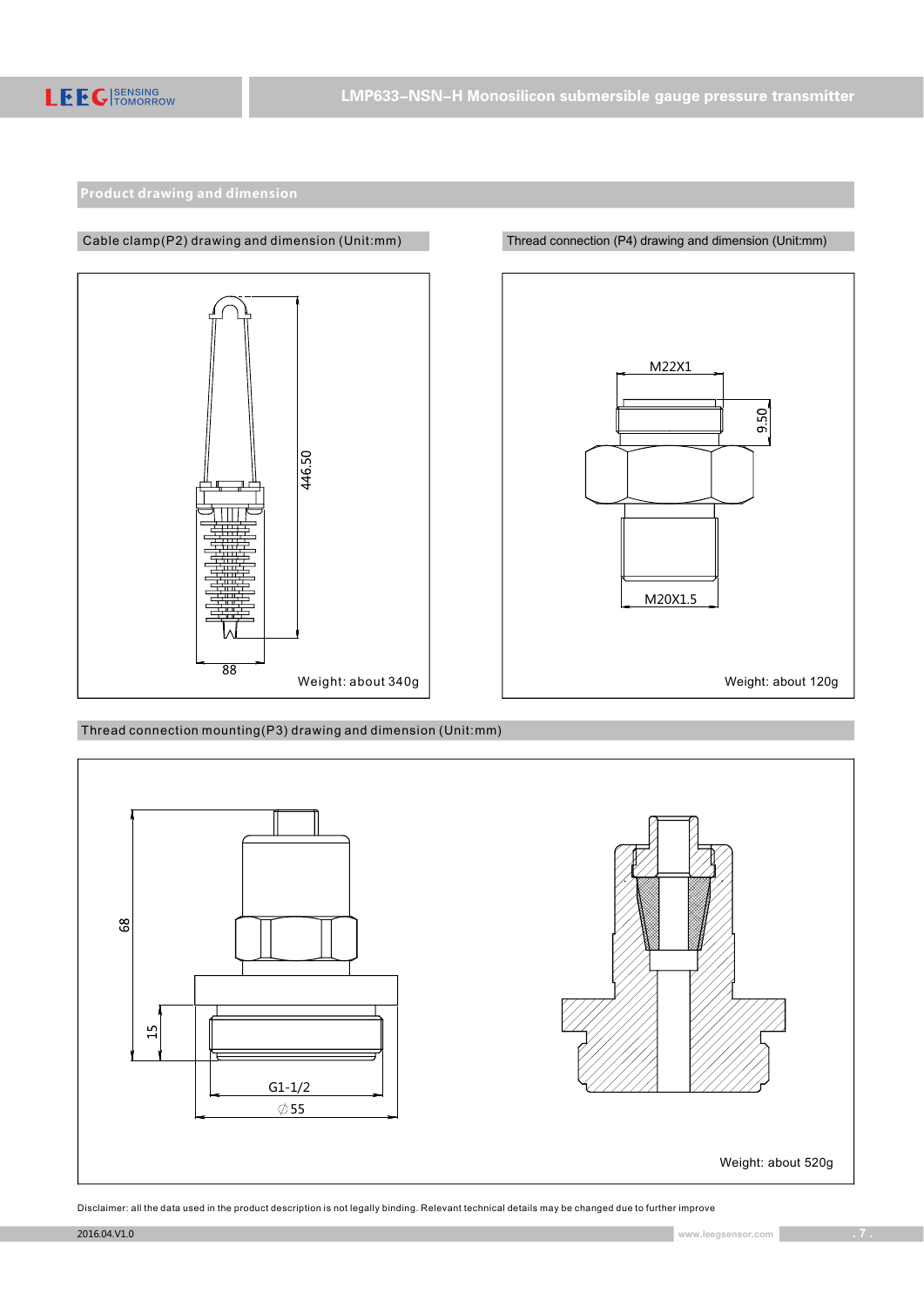

# Ordering information chapter

| lltem                    | Parameters                     | Code            | Instruction                                                                                                        | () fast delivery available |
|--------------------------|--------------------------------|-----------------|--------------------------------------------------------------------------------------------------------------------|----------------------------|
|                          | Model                          | LMP633-NSN      | Monosilicon submersible gauge pressure transmitter                                                                 |                            |
| Sensor                   | Separator                      |                 | Detailed specifications as following                                                                               |                            |
|                          | Pressure                       | H403G           | Nominal value(URL): 40Pa                                                                                           | $\ast$                     |
|                          | range code                     | H254G           | Nominal value(URL): 250kPa                                                                                         | $\ast$                     |
|                          |                                | H105G           | Nominal value(URL): 1MPa                                                                                           | $\ast$                     |
|                          |                                | H305G           | Nominal value(URL): 3MPa                                                                                           | $\ast$                     |
|                          | Diaphragm<br>material          | S               | <b>SUS316L</b>                                                                                                     | $\ast$                     |
|                          |                                | Н               | Hastelloy C                                                                                                        |                            |
|                          | Isolated                       | S               | Silicon oil, process temperature: -45-205°C                                                                        | $\ast$                     |
|                          | filling fluid                  | D               | Fluorocarbon oil, process temperature: -45-160°C                                                                   |                            |
|                          | Sensor seal                    | F               | Stainless steel welding                                                                                            | $\ast$                     |
| Electrical<br>connection | Separator                      |                 | Detailed specifications as following                                                                               |                            |
|                          | Electrical                     | N1              | PUR cable, outer diameter: (7.5±0.2)mm                                                                             | $\ast$                     |
|                          | connection                     | N <sub>2</sub>  | PTFE cable, outer diameter: (7.5±0.2)mm                                                                            |                            |
|                          | Cable entry<br>protector       | R <sub>0</sub>  | None                                                                                                               | $\ast$                     |
| Output                   | Separator                      |                 | Detailed specifications as following                                                                               |                            |
|                          | Output signal F                |                 | 4-20mA two wire, power supply: 10-30VDC                                                                            | $\ast$                     |
|                          |                                | Н               | 4-20mA+HART two wire, power supply: 16.5-55VDC                                                                     |                            |
|                          |                                | 5               | 0.5-4.5VDC three wire, power supply: 6-15VDC                                                                       |                            |
|                          |                                | 6               | 0.5-4.5VDC ratiometric output three wire, power<br>supply: 5VDC                                                    |                            |
|                          |                                | R               | Modbus-RTU/RS485 four wire, power supply: 5V/9-30VDC                                                               |                            |
|                          |                                | G               | Modbus-RTU/RS485 four wire (with pressure and<br>temperature signal), power supply: 5VDC/9-30VDC                   |                            |
| Probe                    | Separator                      |                 | Detailed specifications as following                                                                               |                            |
|                          | Material                       | 4               | <b>SUS304</b>                                                                                                      | $\ast$                     |
|                          |                                | 6               | <b>SUS316</b>                                                                                                      | $\ast$                     |
|                          | Specification H28              |                 | Diameter of submersible probe: 28mm                                                                                | $\ast$                     |
| Cable                    | Separator                      |                 | Detailed specifications as following                                                                               |                            |
|                          | Cable length                   | Ln              | $0 \ge n \le 200$ , Eg. 5 m=L5, 10m = L10, 100m=L100. Allowed<br>error range: 0-0.2m.                              | $\ast$                     |
| Additional<br>options    | Separator                      |                 | Detailed specifications as following                                                                               |                            |
|                          | Fixed<br>mounting<br>accessory | /P1             | Counter weight (To fix products in some areas of fast flow rate<br>or medium with large density), M22*1(M), SUS304 |                            |
|                          |                                | /P <sub>2</sub> | Cable clamp (To fix and support the product), PVC                                                                  |                            |
|                          |                                | /P3             | Thread connection (To fix the top and support the product).<br>G1-1/2(M), SUS304                                   |                            |
|                          |                                | /P4             | Thread connection (To fix the bottom and support the<br>product), M22*1(M) change to M20*1.5(M), SUS304            |                            |